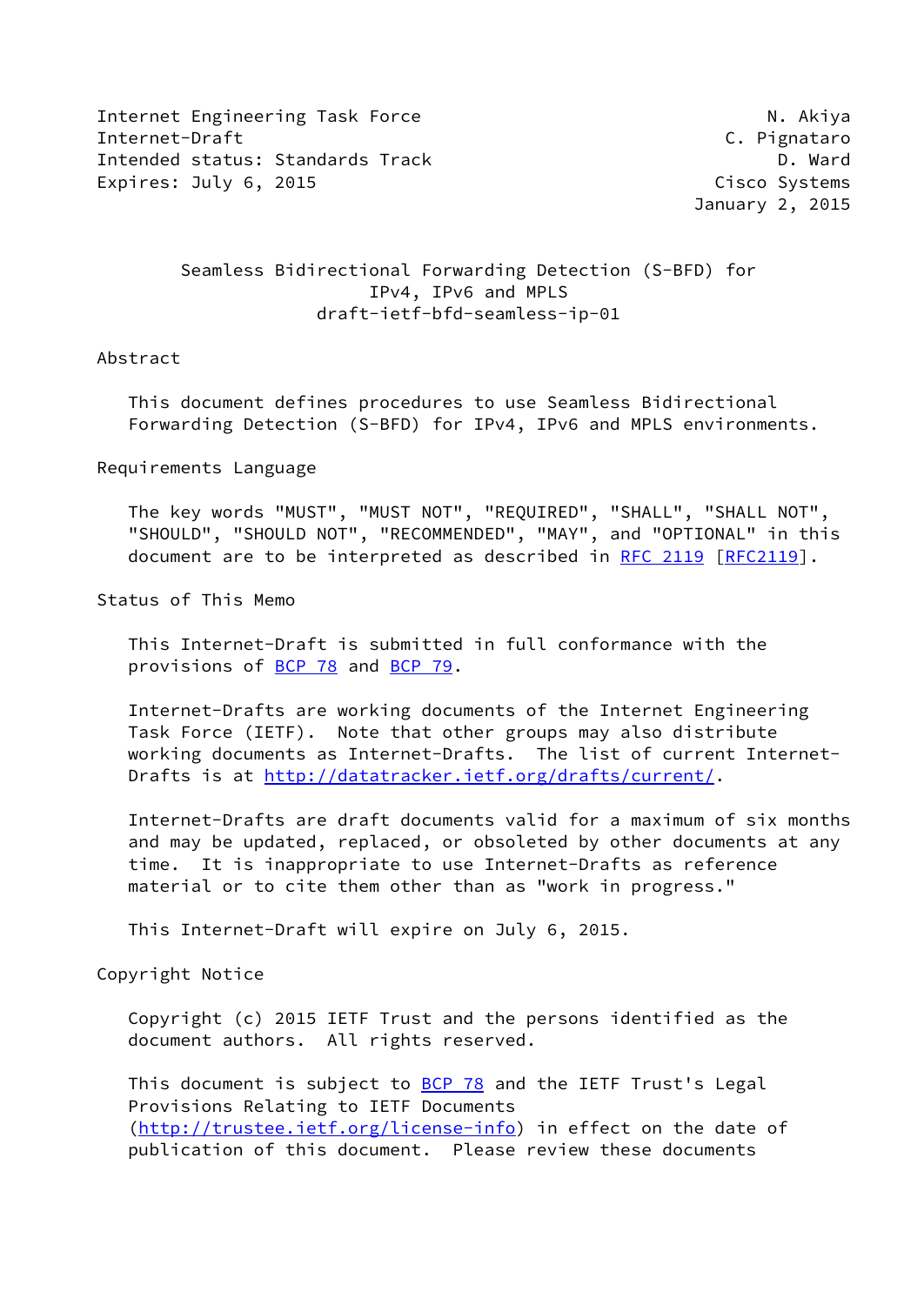Akiya, et al. Expires July 6, 2015 [Page 1]

<span id="page-1-1"></span>Internet-Draft Seamless BFD for IP January 2015

 carefully, as they describe your rights and restrictions with respect to this document. Code Components extracted from this document must include Simplified BSD License text as described in Section 4.e of the Trust Legal Provisions and are provided without warranty as described in the Simplified BSD License.

Table of Contents

|                                                            | $\overline{2}$ |
|------------------------------------------------------------|----------------|
| 2.                                                         | $\overline{2}$ |
| 3.                                                         | $\overline{3}$ |
| S-BFD Control Packet Demultiplexing<br>4.                  | $\overline{3}$ |
| 5.                                                         | $\overline{3}$ |
| 5.1. Details of S-BFD Control Packet Sent by SBFDInitiator | $\overline{3}$ |
| 5.2. Target vs. Remote Entity (S-BFD Discriminator)        | $\overline{4}$ |
| 6.                                                         | $\overline{4}$ |
| 6.1. Details of S-BFD Control Packet Sent by SBFDReflector | $\overline{5}$ |
| 7.                                                         | $\overline{5}$ |
| 8.                                                         | $\overline{5}$ |
| 9.                                                         | 6              |
|                                                            | 6              |
|                                                            | 6              |
| Normative References<br>11.1.                              | 6              |
| 11.2. Informative References                               | $\overline{1}$ |
| Authors' Addresses                                         | $\overline{1}$ |
|                                                            |                |

## <span id="page-1-0"></span>[1](#page-1-0). Introduction

 Seamless Bidirectional Forwarding Detection (S-BFD), [\[I-D.ietf-bfd-seamless-base\]](#page-6-5), defines a generalized mechanism to allow network nodes to seamlessly perform continuity checks to remote entities. This document defines necessary procedures to use S-BFD on IPv4, IPv6 and MPLS environments.

 The reader is expected to be familiar with the IP, MPLS BFD and S-BFD terminologies and protocol constructs.

<span id="page-1-2"></span>[2](#page-1-2). S-BFD UDP Port

 A new UDP port is defined for the use of the S-BFD on IPv4, IPv6 and MPLS environments: 7784. SBFDReflector session MUST listen for incoming S-BFD control packets on the port 7784. SBFDInitiator sessions MUST transmit S-BFD control packets with destination port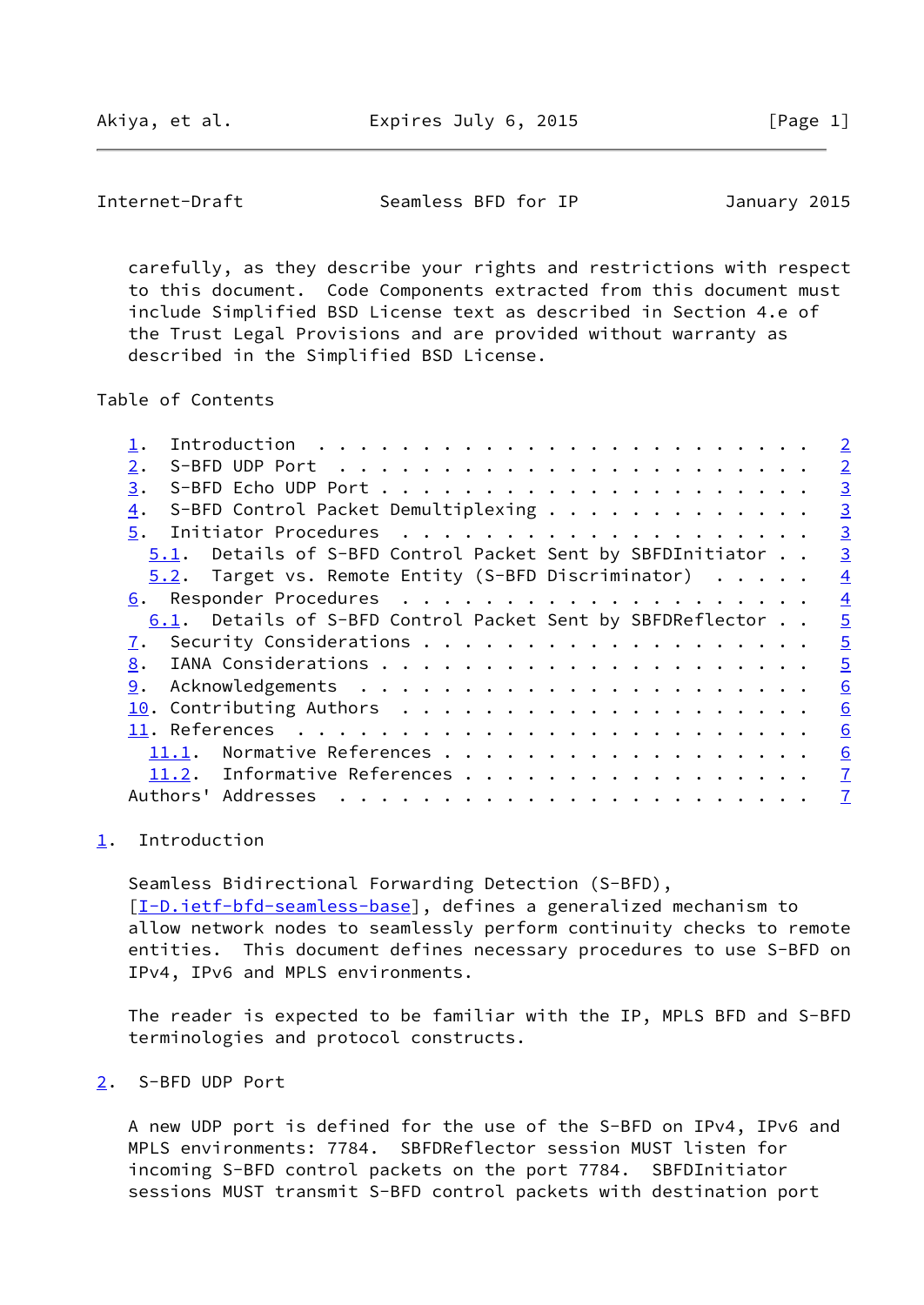7784. The source port of the S-BFD control packets transmitted by SBFDInitiator sessions can be of any but MUST NOT be 7784. The same UDP source port number MUST be used for all S-BFD control packets associated with a particular SBFDInitiator session. The source port number MAY be unique among all SBFDInitiator sessions on the system.

| Akiya, et al. | Expires July 6, 2015 | [Page 2] |
|---------------|----------------------|----------|
|               |                      |          |

<span id="page-2-1"></span>Internet-Draft Seamless BFD for IP January 2015

<span id="page-2-0"></span>[3](#page-2-0). S-BFD Echo UDP Port

The BFD Echo port defined by [\[RFC5881](https://datatracker.ietf.org/doc/pdf/rfc5881)], port 3785, is used for the S-BFD Echo function on IPv4, IPv6 and MPLS environments. SBFDInitiator sessions MUST transmit S-BFD echo packets with destination port 3785. This document defines only the UDP port value for the S-BFD Echo function. The source port and the procedures for the S-BFD Echo function are outside the scope of this document.

<span id="page-2-2"></span>[4](#page-2-2). S-BFD Control Packet Demultiplexing

 Received BFD control packet MUST be demultiplexed with the destination UDP port field. If the port is 7784, then the packet MUST be looked up to locate a corresponding SBFDReflector session based on the value from the "your discriminator" field in the table describing S-BFD discriminators. If the port is not 7784, then the packet MUST be looked up to locate a corresponding SBFDInitiator session or classical BFD session based on the value from the "your discriminator" field in the table describing BFD discriminators. If the located session is an SBFDInitiator, then the destination IP address of the packet SHOULD be validated to be for self.

<span id="page-2-3"></span>[5](#page-2-3). Initiator Procedures

 S-BFD control packets are transmitted with IP header, UDP header and BFD control header ([\[RFC5880](https://datatracker.ietf.org/doc/pdf/rfc5880)]). When S-BFD control packets are explicitly label switched (i.e. not IP routed which happen to go over an LSP, but explicitly sent on a specific LSP), the former is prepended with a label stack. Note that this document does not make a distinction between a single-hop S-BFD scenario and a multi-hop S-BFD scenario, both scenarios are supported.

 Necessary values in the BFD control headers are described in [\[I-D.ietf-bfd-seamless-base\]](#page-6-5). [Section 5.1](#page-3-0) describes necessary values in the MPLS header, IP header and UDP header when an SBFDInitiator on the initiator is sending S-BFD control packets.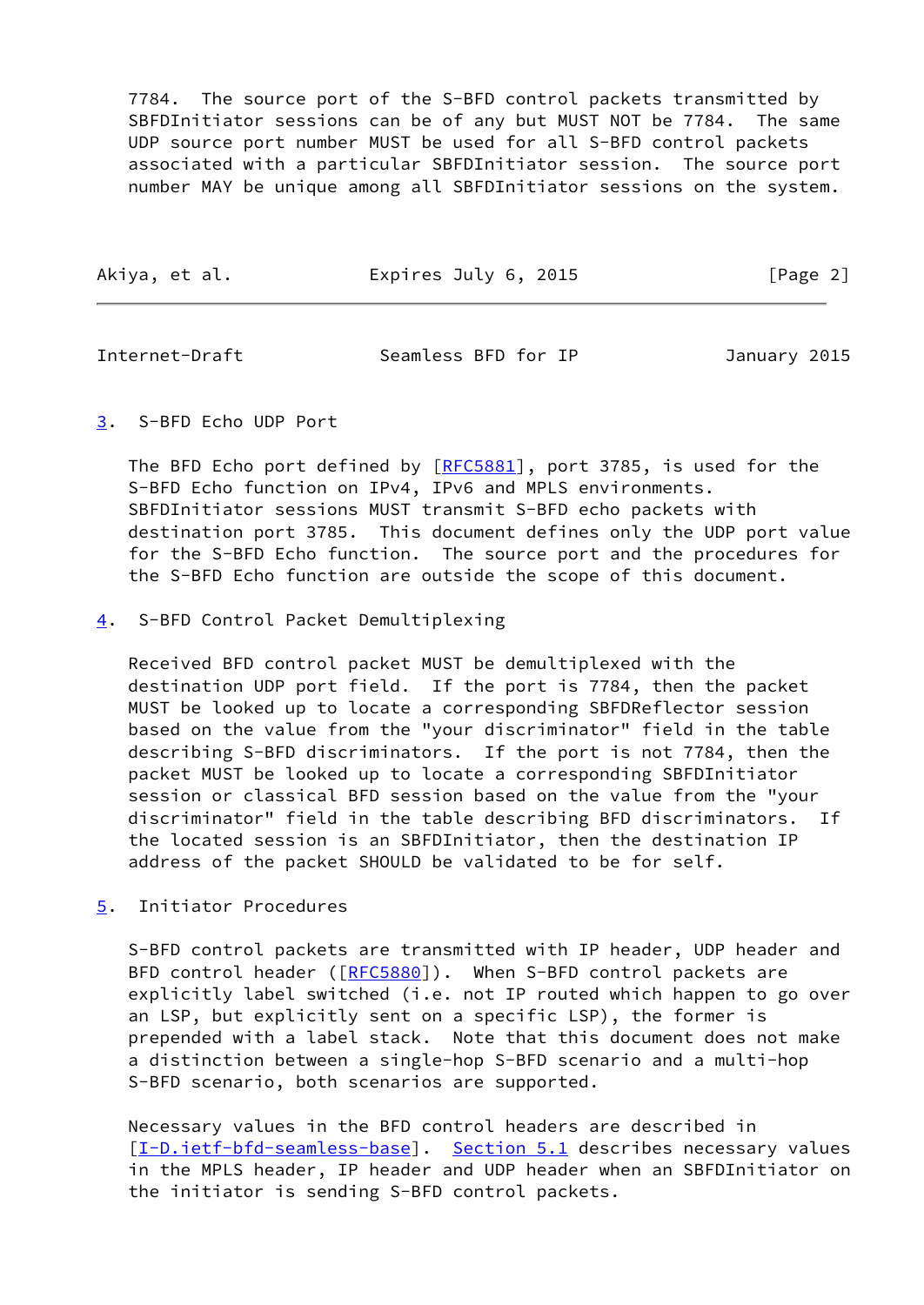- <span id="page-3-0"></span>[5.1](#page-3-0). Details of S-BFD Control Packet Sent by SBFDInitiator
	- o Specifications common to both IP routed S-BFD control packets and explicitly label switched S-BFD control packets:
		- \* Source IP address field of the IP header MUST be set to a local IP address that is expected to be routable by the target (i.e. not IPv6 link-local address when the target is multiple hops away).

| Akiya, et al. | Expires July 6, 2015 | [Page 3] |
|---------------|----------------------|----------|
|---------------|----------------------|----------|

<span id="page-3-2"></span>Internet-Draft Seamless BFD for IP January 2015

- \* UDP destination port MUST be set to a well-known UDP destination port assigned for S-BFD: 7784.
- \* UDP source port MUST be set to a value that is not 7784.
- o Specifications for IP routed S-BFD control packets:
	- \* Destination IP address field of the IP header MUST set to an IP address of the target.
	- \* TTL field of the IP header SHOULD be set to 255.
- o Specifications for explicitly label switched S-BFD control packets:
	- \* S-BFD control packets MUST have the label stack that is expected to reach the target.
	- \* TTL field of the top most label SHOULD be 255.
	- $*$  The destination IP address MUST be chosen from the 127/8 range for IPv4 and from the 0:0:0:0:0:FFFF:7F00/104 range for IPv6.
	- \* TTL field of the IP header MUST be set to 1.
- <span id="page-3-1"></span>[5.2](#page-3-1). Target vs. Remote Entity (S-BFD Discriminator)

 Typically, an S-BFD control packet will have "your discriminator" field corresponding to an S-BFD discriminator of the remote entity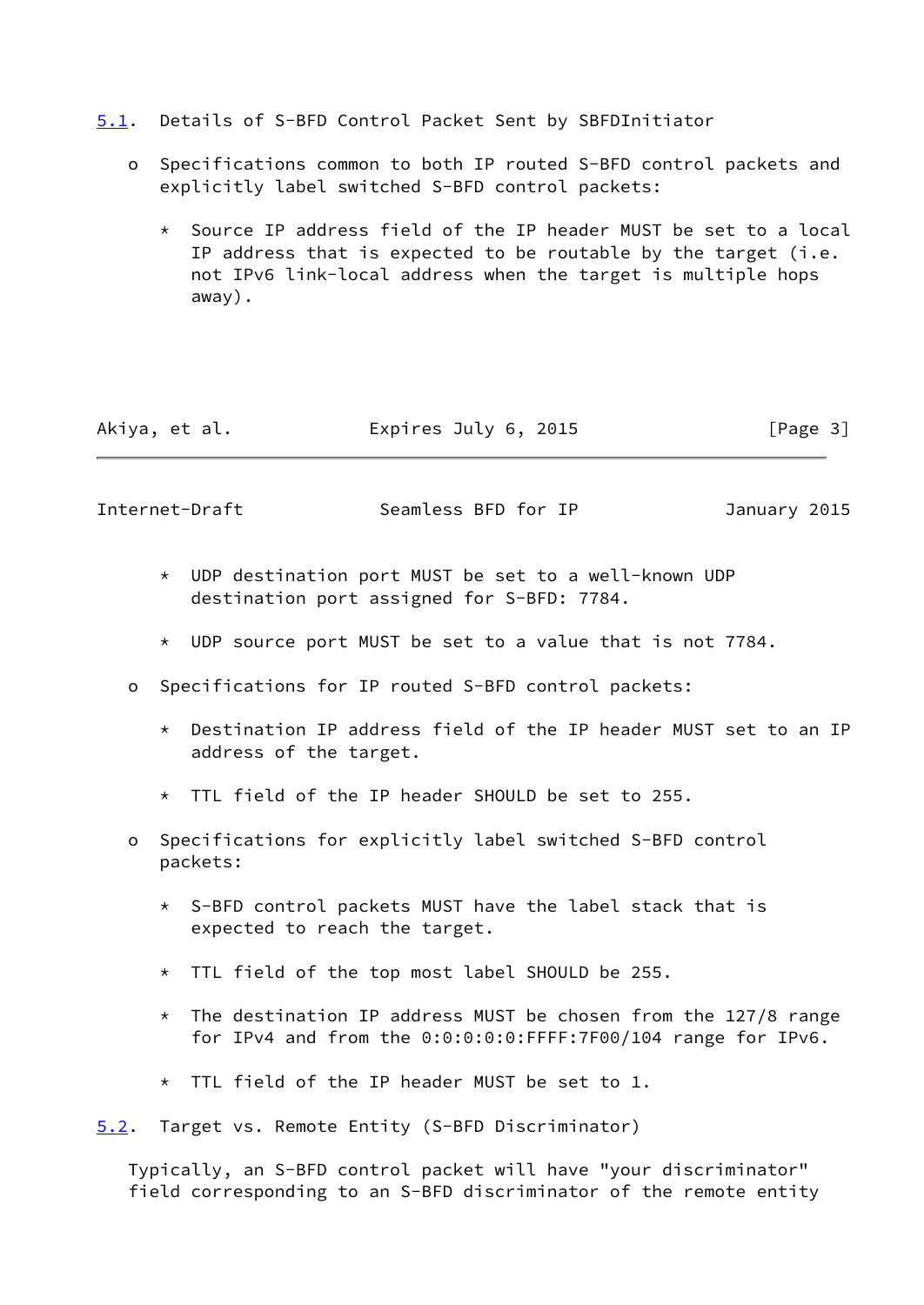located on the target network node defined by the destination IP address or the label stack. It is, however, possible for an SBFDInitiator to carefully set "your discriminator" and TTL fields to perform a continuity test towards a target but to a transit network node.

 [Section 5.1](#page-3-0) intentionally uses the word "target", instead of "remote entity", to accommodate this possible S-BFD usage through TTL expiry. This also requires S-BFD control packets not be dropped by the responder node due to TTL expiry. Thus implementations on the responder MUST allow received S-BFD control packets taking TTL expiry exception path to reach corresponding reflector BFD session.

<span id="page-4-0"></span>[6](#page-4-0). Responder Procedures

 S-BFD control packets are IP routed back to the initiator, and will have IP header, UDP header and BFD control header. If an SBFDReflector receives an S-BFD control packet with UDP source port as 7784, the packet MUST be discarded. Necessary values in the BFD

| Akiya, et al. | Expires July 6, 2015 | [Page 4] |
|---------------|----------------------|----------|
|---------------|----------------------|----------|

<span id="page-4-2"></span>Internet-Draft Seamless BFD for IP January 2015

 control header are described in [\[I-D.ietf-bfd-seamless-base\]](#page-6-5). [Section 6.1](#page-4-1) describes necessary values in the IP header and UDP header when an SBFDReflector on the responder is sending S-BFD control packets.

<span id="page-4-1"></span>[6.1](#page-4-1). Details of S-BFD Control Packet Sent by SBFDReflector

- o Destination IP address field of the IP header MUST be copied from source IP address field of received S-BFD control packet.
- o Source IP address field of the IP header MUST be set to a local IP address that is expected to be visible by the initiator (i.e. not IPv6 link-local address when the initiator is multiple hops away).
- o TTL field of the IP header SHOULD be set to 255.
- o UDP destination port MUST be copied from received UDP source port.
- o UDP source port MUST be copied from received UDP destination port.

<span id="page-4-3"></span>[7](#page-4-3). Security Considerations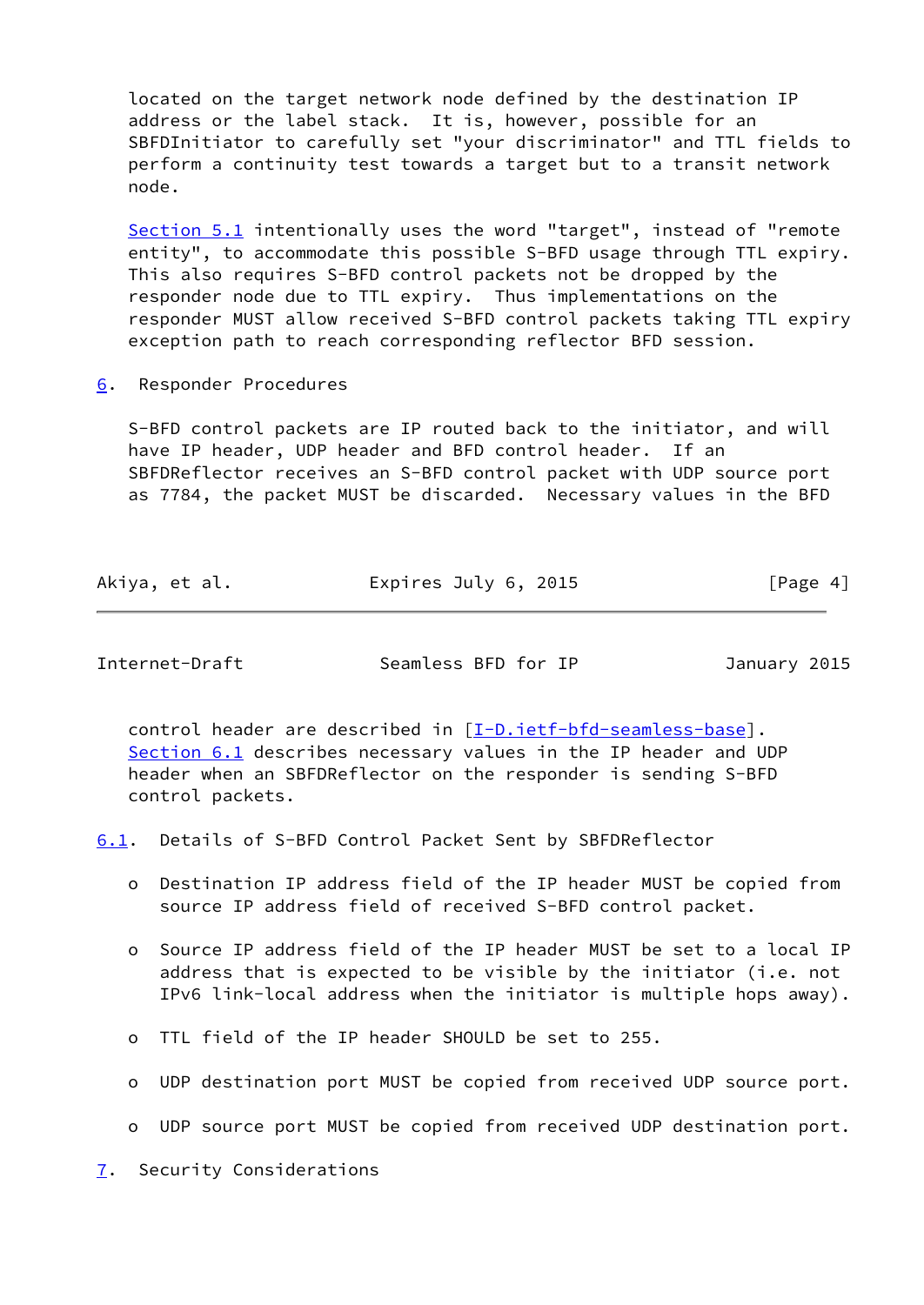Security considerations for S-BFD are discussed in [\[I-D.ietf-bfd-seamless-base\]](#page-6-5). Additionally, implementing the following measures will strengthen security aspects of the mechanism described by this document:

- o Implementations MUST provide filtering capability based on source IP addresses of received S-BFD control packets: [[RFC2827\]](https://datatracker.ietf.org/doc/pdf/rfc2827).
- o Implementations MUST NOT act on received S-BFD control packets containing Martian addresses as source IP addresses.
- o Implementations MUST ensure that response S-BFD control packets generated to the initiator by the SBFDReflector have a reachable target (ex: destination IP address).
- <span id="page-5-0"></span>[8](#page-5-0). IANA Considerations

 A new value 7784 was allocated from the "Service Name and Transport Protocol Port Number Registry". The allocated registry entry is:

<span id="page-5-1"></span>

| Internet-Draft                                                                           | Seamless BFD for IP                                 | January 2015 |
|------------------------------------------------------------------------------------------|-----------------------------------------------------|--------------|
| Service Name (REQUIRED)<br>s-bfd                                                         |                                                     |              |
| Transport Protocol(s) (REQUIRED)<br>udp                                                  |                                                     |              |
| Assignee (REQUIRED)<br>IESG <iesg@ietf.org></iesg@ietf.org>                              |                                                     |              |
| Contact (REQUIRED)<br>BFD Chairs <bfd-chairs@tools.ietf.org></bfd-chairs@tools.ietf.org> |                                                     |              |
| Description (REQUIRED)                                                                   |                                                     |              |
| Reference (REQUIRED)                                                                     | Seamless Bidirectional Forwarding Detection (S-BFD) |              |
| draft-akiya-bfd-seamless-ip                                                              |                                                     |              |
| Port Number (OPTIONAL)<br>7784                                                           |                                                     |              |

Akiya, et al. **Expires July 6, 2015** [Page 5]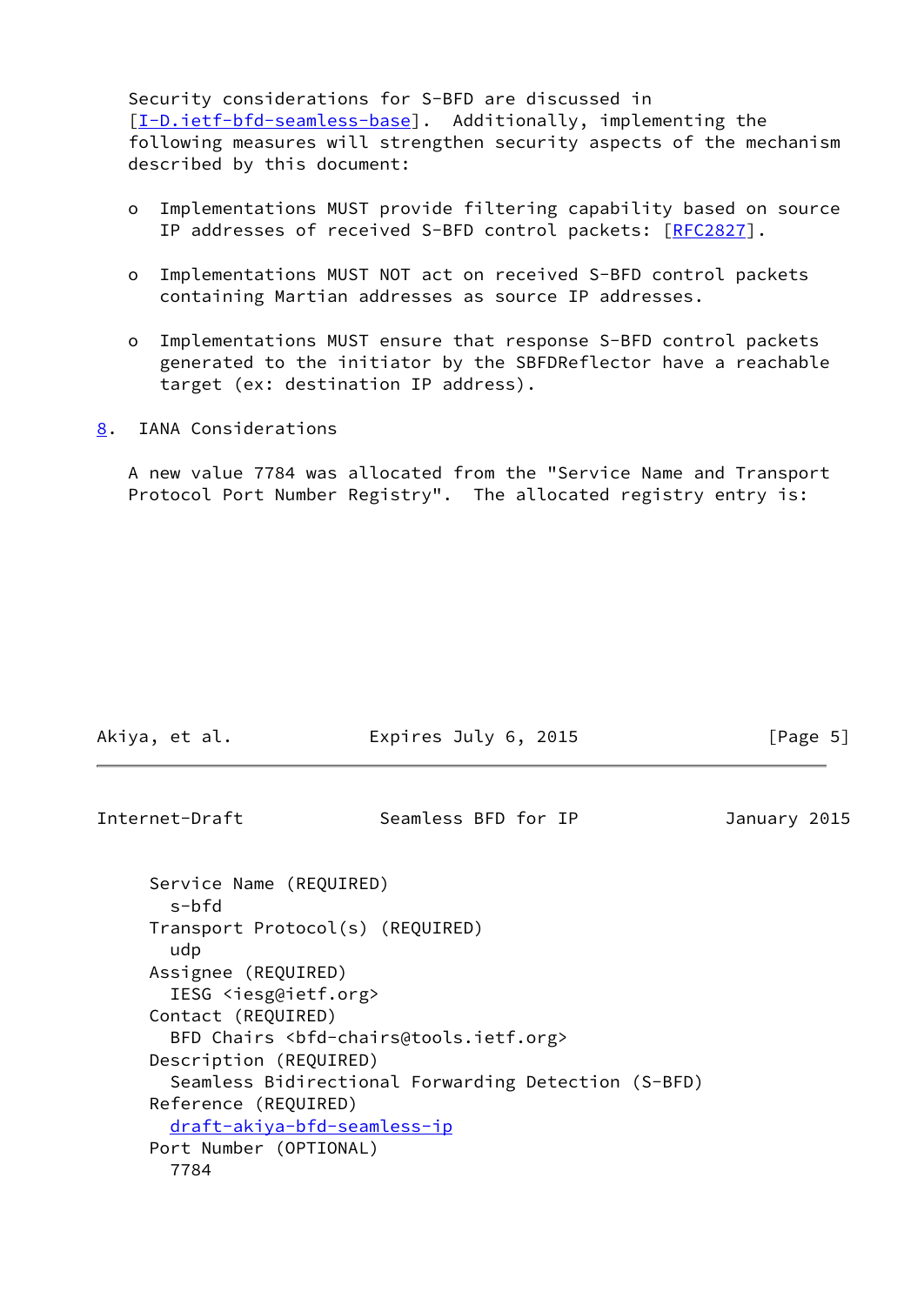## <span id="page-6-0"></span>[9](#page-6-0). Acknowledgements

 The authors would like to thank the BFD WG members for helping to shape the contents of this document. In particular, significant contributions were made by following people: Marc Binderberger, Jeffrey Haas, Santosh Pallagatti, Greg Mirsky, Sam Aldrin, Vengada Prasad Govindan, Mallik Mudigonda and Srihari Raghavan.

<span id="page-6-1"></span>[10.](#page-6-1) Contributing Authors

 Tarek Saad Cisco Systems Email: tsaad@cisco.com

 Siva Sivabalan Cisco Systems Email: msiva@cisco.com

 Nagendra Kumar Cisco Systems Email: naikumar@cisco.com

<span id="page-6-2"></span>[11.](#page-6-2) References

<span id="page-6-3"></span>[11.1](#page-6-3). Normative References

<span id="page-6-5"></span> [I-D.ietf-bfd-seamless-base] Akiya, N., Pignataro, C., Ward, D., Bhatia, M., and J. Networks, "Seamless Bidirectional Forwarding Detection (S-BFD)", [draft-ietf-bfd-seamless-base-03](https://datatracker.ietf.org/doc/pdf/draft-ietf-bfd-seamless-base-03) (work in progress), August 2014.

<span id="page-6-4"></span>

| Akiya, et al.  | Expires July 6, 2015 | [Page 6]     |
|----------------|----------------------|--------------|
| Internet-Draft | Seamless BFD for IP  | January 2015 |

- [RFC2119] Bradner, S., "Key words for use in RFCs to Indicate Requirement Levels", [BCP 14](https://datatracker.ietf.org/doc/pdf/bcp14), [RFC 2119](https://datatracker.ietf.org/doc/pdf/rfc2119), March 1997.
- [RFC5880] Katz, D. and D. Ward, "Bidirectional Forwarding Detection (BFD)", [RFC 5880,](https://datatracker.ietf.org/doc/pdf/rfc5880) June 2010.
- [RFC5881] Katz, D. and D. Ward, "Bidirectional Forwarding Detection (BFD) for IPv4 and IPv6 (Single Hop)", [RFC 5881](https://datatracker.ietf.org/doc/pdf/rfc5881), June